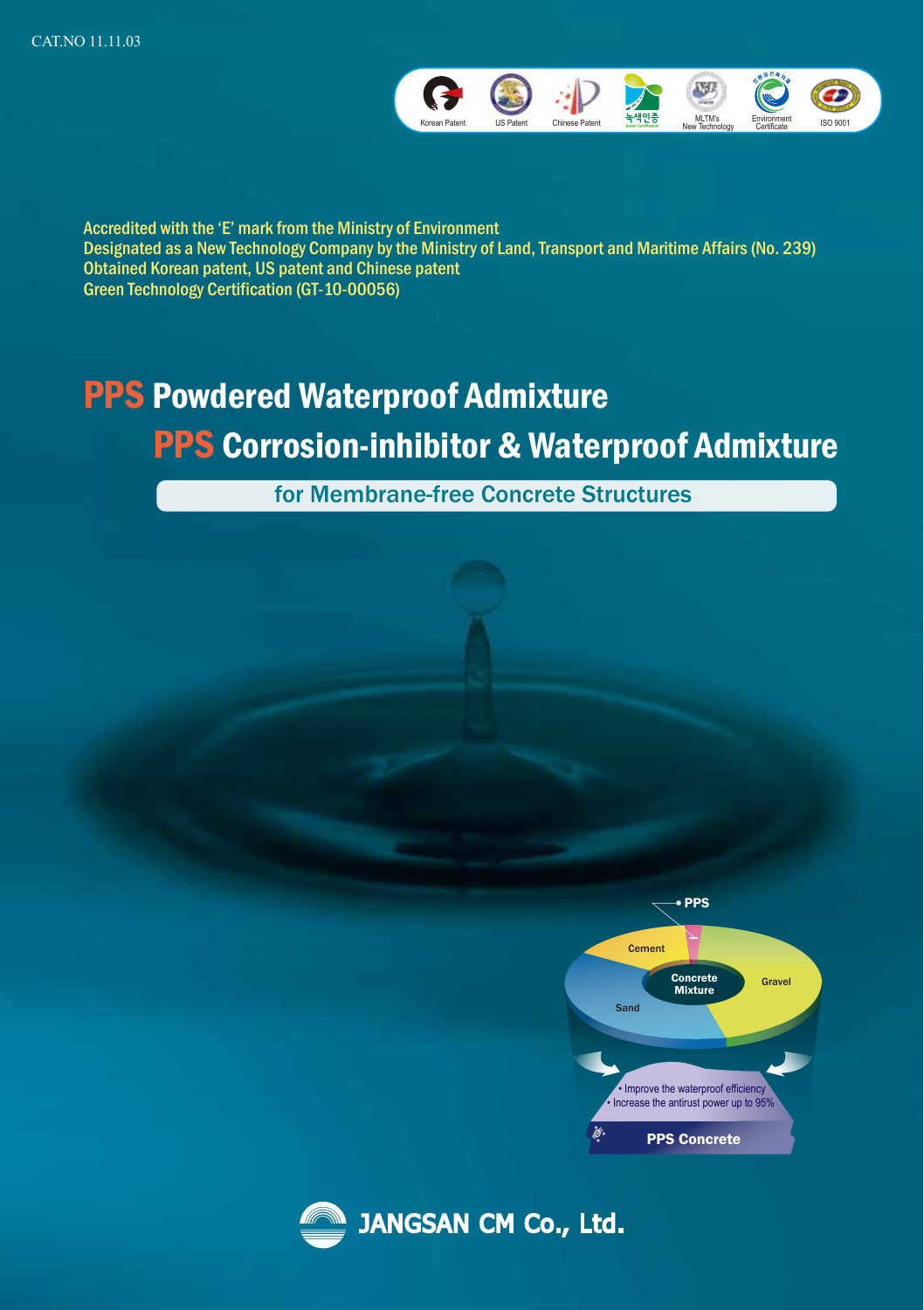**Protecting condensation and whitening at clean healthy houses**



# *How to achieve condensation and efflorescence at houses*

Condensation is a phenomenon of water droplets forming on the surface of concrete as a result of a difference in interior and exterior temperatures when concrete walls are not in dry conditions but hold water or moisture. And the phenomenon occurs if its construction allows parts of walls to be thinner or does not adopt heat insulators so there exists any resistance, if small, to heat transfer.

Because concrete is a water-soluble structure, it either requires anti-moisture work to prevent its surface from absorbing water or needs to become an insoluble structure that is resistant in itself to water in order to be free of whitening caused by the outflow of calcium hydroxide.

Accordingly, if this product is mixed when making concrete, it helps maximize the moisture resistance of concrete itself and achieves an insulation effect; thus, a comfortable indoor environment without condensation of dews and formation of mold and the efflorescence-free, clean external appearance of houses can be maintained.

### **Major Company History**

- 1998.04 Obtained a patent for the powdered waterproof admixture
- 1998.05 Awarded the prize for an excellent invention by the Minister of Commerce, Industry and Energy
- 1998.11 Won the bronze price at the Exhibition for Excellent Inventions
- 1998.11 Registered as a domestic company eligible for participation in the bids tendered by the Public Procurement Services of Korea.
- 1999.04 Designated as a company that is accredited with the 'E' mark from the Ministry of Environment.
- 1999.05 Presented a thesis at the spring academic seminar hosted by the Korean Concrete Institute in 1999
- 1999.11 Received the ISO 9001:2000 Quality Certificate
- 2000.06 Designation of New Excellent Technology for construction by Ministry of Land Transport and Maritime Affairs (No.239)
- 2000.12 Accredited as an excellent product by the Public Procurement Services of Korea (No. 2015043)
- 2001.12 Awarded a prize of the Conserve-Materials-Campaign organized by the Ministry of Finance and Economy
- 2002.09 Obtained a patent for the PPS Powdered Waterproof Admixture
- 2002.11 Presented a thesis at the fall academic seminar hosted by the Korean Concrete Institute in 2002
- 2005.06 Obtained a Korean, Chinese, and US patent for the PPS Corrosion-inhibitor and Waterproof Admixture
- 2007.02 Awarded prize of chairman of Korea Rail Network Authority in Eco-friendly construction grand prize.
- 2009.07 NET with Korea Rail Network Authority (2009-0011)
- 2010.07 Obtained a Green Technology Certification (GT-10-00056)
- 2010.09 Certified as a Green Company (GE-10-00011)
- 2011.06 NET with Ministry of National Defense

### **Certificates**

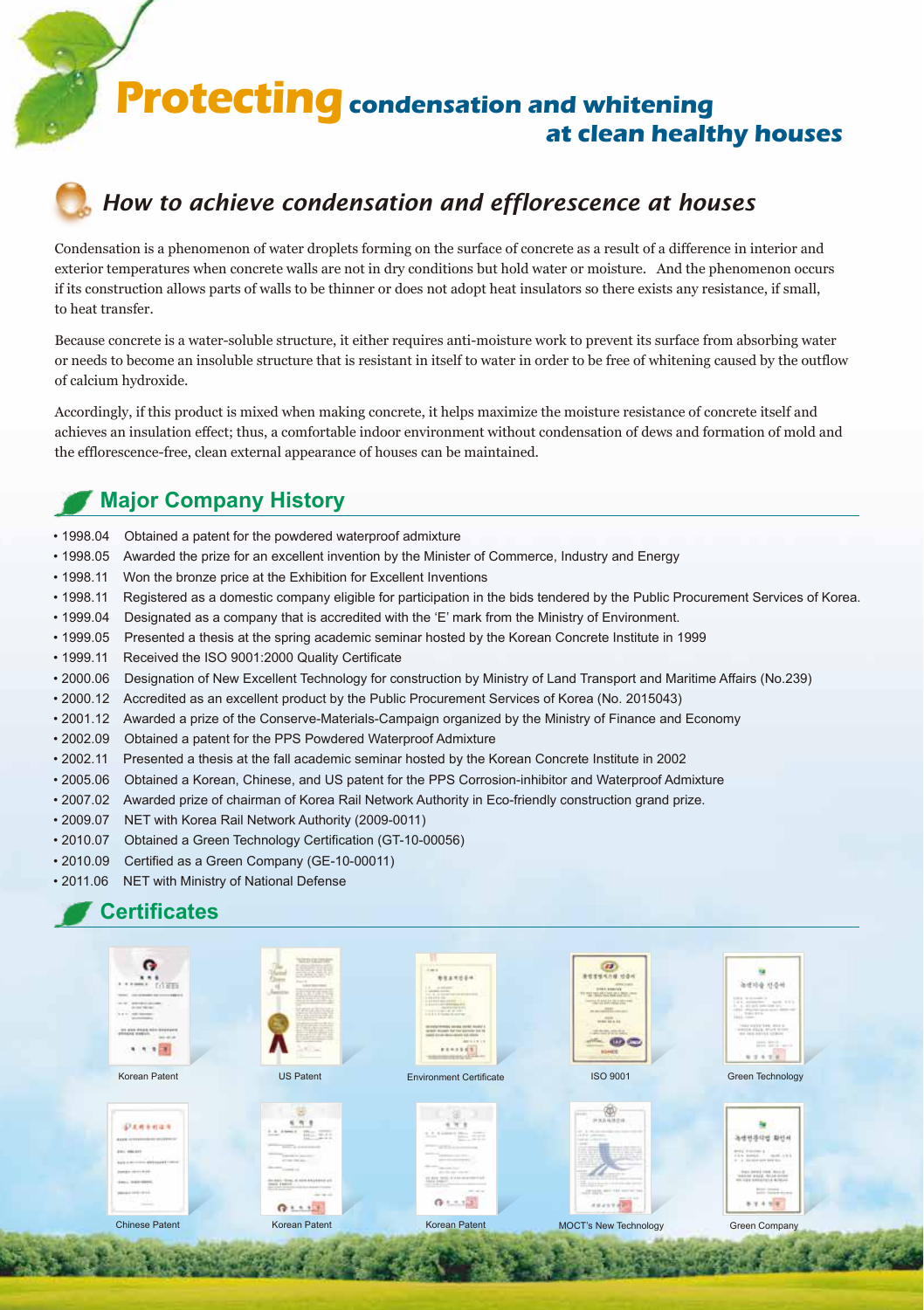# **Applying new technology for underground waterproofing of various structures in inland areas**

# *What is PPS Powdered Waterproof Admixture?*



Because concrete is a water-soluble structure and generally becomes permeable in proportion to time and water pressure, underground structures facing lots of underground water shall secure waterproofness through either an external waterproofing method that can prevent water coming from outside or the installation of drain pipes that can ease water pressure to the body, or necessitate a waterproofing agent that can give concrete its own waterproofness through chemical and physical reactions.

If a ready-mixed concrete plant does not own a separate storage silo for PPS Powdered Waterproof Admixture or a small quantity of cement is needed in construction, the PPS admixture, unlike other companies' products, still can ensure the uniformity of quality when putting in a truck agitator.

The PPS Concrete Waterproofing Method using features the addition of the PPS admixture to produce a hardened watertight concrete body and water-resistant hydrated tissues. Since such structure can reduce the permeability and absorption of water, the admixture is added to make concrete so that it can achieve one-notch higher waterproofness and durability.

If the PPS admixture is mixed to make concrete intended for the deck plates of bridges that are being built in rural areas and mountain valleys where corrosion to the plates is rare, it will maximize the waterproofness and durability of concrete itself. This 'deck floor waterproofing method' of applying a certain thickness to deck plates for their protection can deal more effectively with deteriorating conditions (chemical reactions, freezing damage, abrasion, etc) of the deck floors of bridges than the invasive concrete sealer method that focuses on improving watertightness on the surface of concrete.



### **Effects and Features**

- $\sqrt{\ }$  Easy quality control and simple work processes can cut down on construction costs
- $\sqrt{\phantom{a}}$  Occurrences of inevitable cracks arising from the distortion of structures can be easily discovered and repaired.
- Waterproofing works under such poor conditions as moisture and narrow space are easy to implement
- $\sqrt{\phantom{a}}$  Longer duration of structures result in less production of waste materials, which is eco-friendly
- $\sqrt{\phantom{a}}$  Phenomena like efflorescence and vapor condensation can be dealt with and maintenance cost will be reduced because of the same durability as the life of concrete structures



The floor being in contact with water for 10 days after having been dried at 105℃ in an oven for 3 days and cooled in a drying chamber for 1 day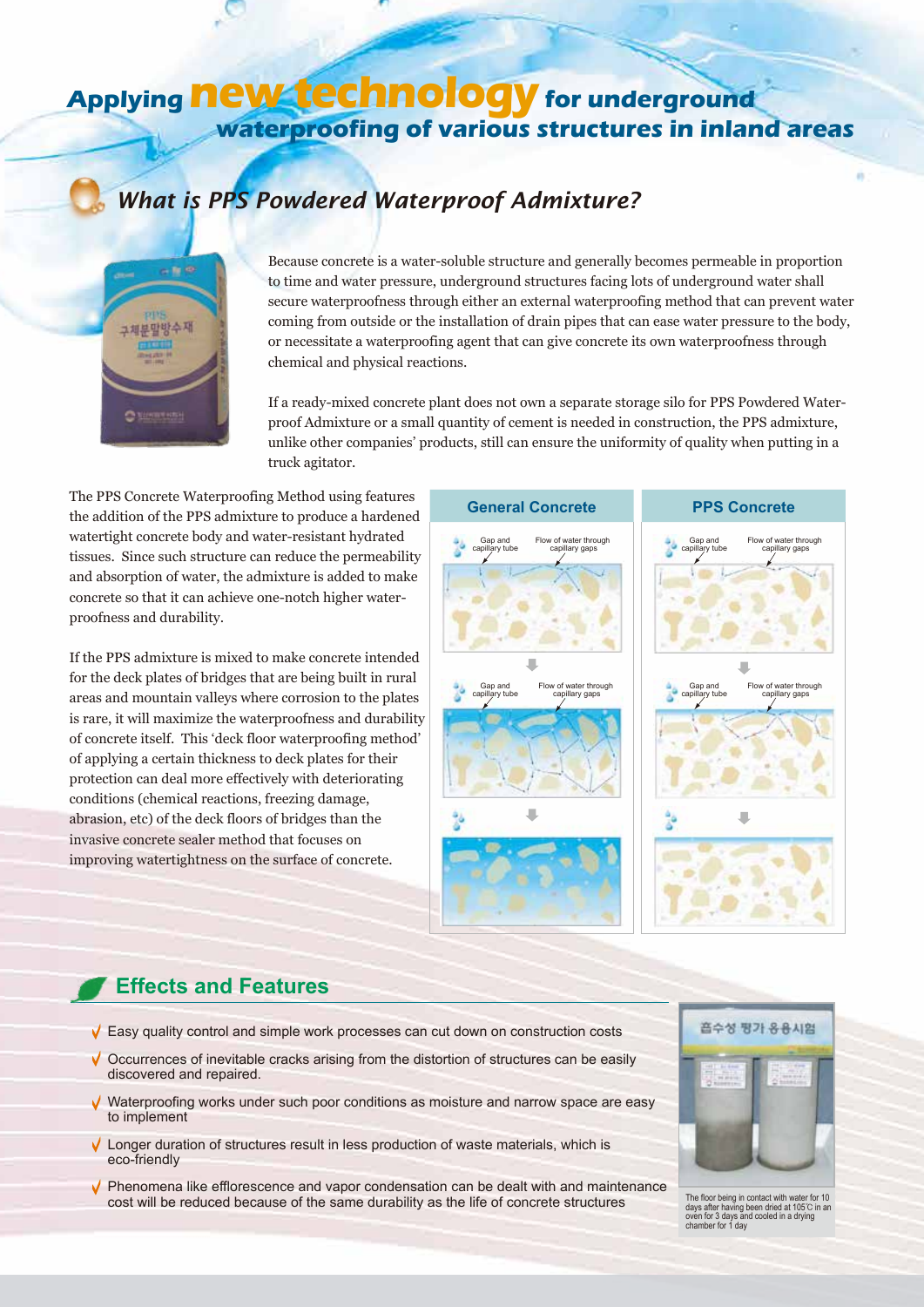# **Protecting SOC-related facilities with green technology**

# *What is PPS Anticorrosive and Waterproof Admixture?*



For SOC-related reinforced-concrete structures, the degradation in the durability of concrete is an inevitable process since the vibration from structural movement and driving load eventually causes cracks in their surfaces to allow water, moisture, or harmful substances to penetrate into concrete and thus result in frost expansion as well as the expansion of iron rods due to their corrosion; in the end, it develops cracks and exfoliation and thus effects deterioration in cement structures. In order to prevent this phenomenon from occurring, it is important to continue to develop and utilize advanced construction materials that enable concrete to achieve adequate waterproofness and anticorrosion in itself

The PPS Anticorrosive and Waterproof Admixture is an internationally patented, eco-friendly agent; it makes Pozzolan Polymer Stearates (PPS), composed of artificial inorganic compounds, lighter and maximizes the dispersibility so that, unlike currently available similar ones, it can achieve uniform quality when mixing it in a truck agitator.

Because this PPS Concrete Waterproof and Anticorrosive technology maximizes the waterproofness of concrete itself and have excellent resistance to the corrosions of iron rods, it can lengthen the duration of waterproofness and anticorrosion as much as that of the concrete without any additional membranetype waterproofing agent. In this way, structures are expected to last longer.

At the same time, this product enables the construction of structures that are highly durable to natural disasters and harsh climates. The lengthening of the lives of structures can lead to a smaller amount of construction wastes. The savings of construction resources can ensue; they would have required regular repair works, which may produce waste materials, and waterproof layer-protecting works, which may call for construction materials, if a currently available method had been used. In this respect, the method using the PPS admixture can be regarded as a resource-saving ecofriendly technology that can save both initial construction costs and life cycle costs.

# **Crack Crack** Formation of insoluble film Cracks by means of pressure (prevention of corrosion at the time of infiltration of chloride into cracked areas)of expansion as a result of corrosion of reinforcing bars s л s

**General Concrete PPS Concrete**

# **Effects and Features**

- $\sqrt{\ }$  Simple construction method and easy quality control are ensured by means of process rationalization
- $\sqrt{\ }$  Constructability and compatibility with other chemical admixtures for concrete are excellent
- It has an excellent resistance to chemicals, rust, freezing and thawing, and abrasion
- $\sqrt{\phantom{a}}$  Additional work for corrosion inhibition is not necessary thanks to inherent antirust and waterproof abilities
- ↓ Longer duration of structures reduces waste materials, which is eco-friendly



The inner surface of the cut test piece after undergoing iron rod corrosion-promoting tests using an autoclave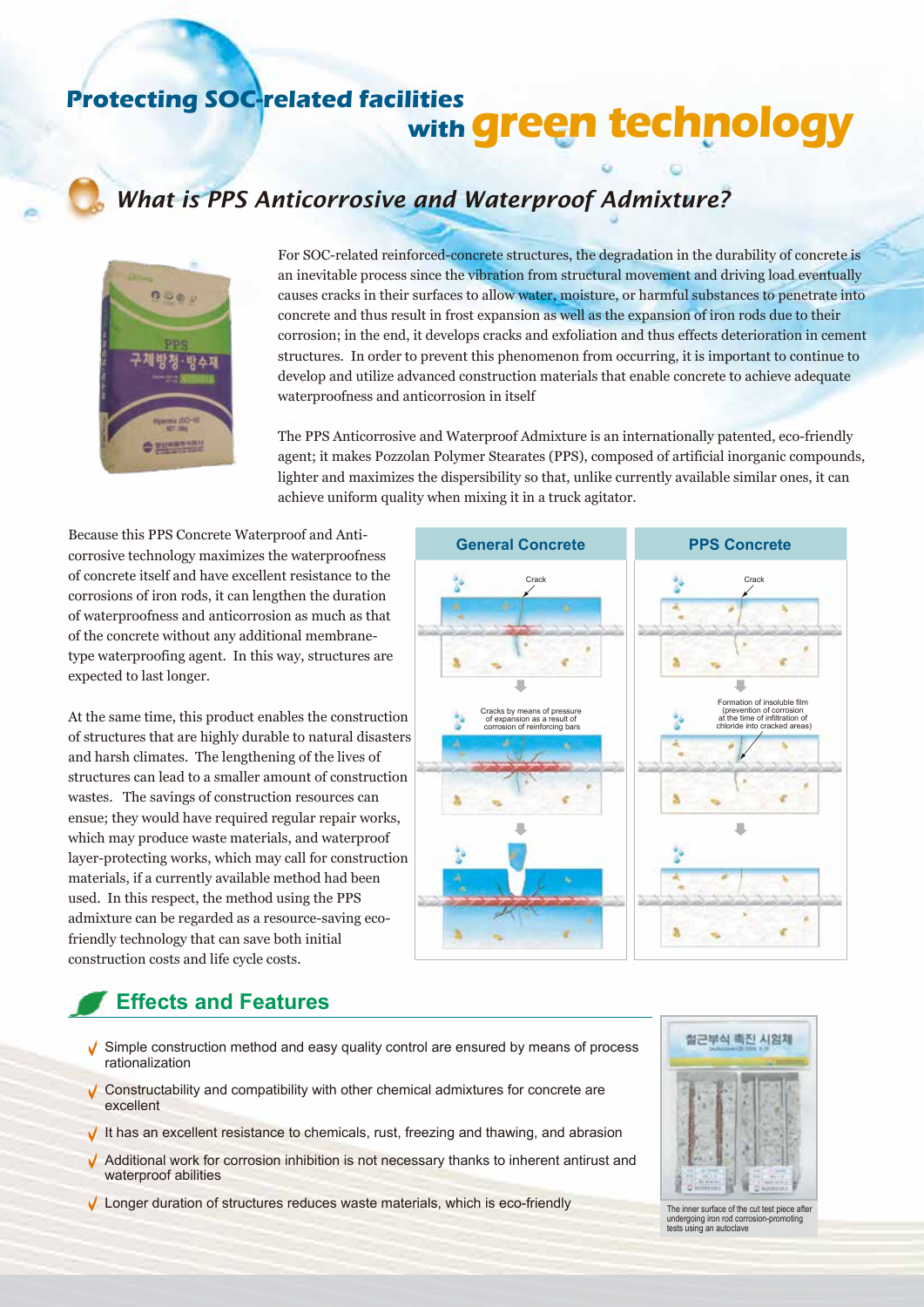# **Exhibiting excellent performance that does not require additional waterproofing agents**

### **Principles of Resistance to Corrosion and Water**

#### **1. Improvement in strength**

Artificial Pozzolan activator and fine siliceous powder improve fluidity through ball-bearing effects, when mixing with cement, and increase resistance to watertightness and separation from raw materials. These chemical reactions will result in improvement in quality such as concrete's compressive strength, anti-corrosion, chemical resistance, and resistance to freezing and thawing damage.

#### **2. Resistance to permeability**

When cement meets with water, calcium hydroxide (Ca(OH)2) generates; calcium ions react to silicate gel and silicon ions which are soluble and contained in Pozzolan activators to produce activated silicon in air voids. Calcium silicate hydrate crystals, an insoluble compound, produced through this chemical reaction come to fill extremely small gaps, which, in turn, can increase watertightness and thus resist water permeability.

#### **3. Resistance to absorption**

The gelated surface having watertight and airtight textures is formed on cement through the sealing effect of polymer films during the hydration process of cement. In addition, water-repellent high fatty acid calcium that is produced in combination with calcium hydroxide and zinc stearic acid fills small air voids and also produce hydrophobic compounds on the surface of concrete so as to prevent infiltration of water and moisture and reduce absorptive actions.

#### **4. Anticorrosion**

Bipolar inorganic nitrous ions that function to both recover alkalinity and resist corrosion of iron rods in concrete structures produce nitrogen oxides and ferric hydroxides that are deposited on the surface of iron rods, reacting with ferrous oxides and ferrous ions in the process of corrosion of iron rods. Since the oxidation process of ferric ions by nitrous ions is faster than the outflow of ferric ions on corrosion-developing areas, it is possible to protect the outflow of the latter through the oxidation of nitrous ion and, at the same time, prevent the corrosion process of iron by quickly creating insoluble films on the surface of the iron.



Application Test for Water Permeability



.<br>A test piece is immersed in water for ten days and then<br>cut off. The result shows that the standard concrete is The result shows that the standard concrete is moist but the inner part of the waterproofed piece remains dry even though its surface is moist.



Inner Texture of PPS-applied Cement Paste (4,000 multiplications)



Test piece of general cement (5,000 multiplications)



Test piece of PPS waterproof admixture-applied cement (5,000 multiplications)



Shane of texture inside cement

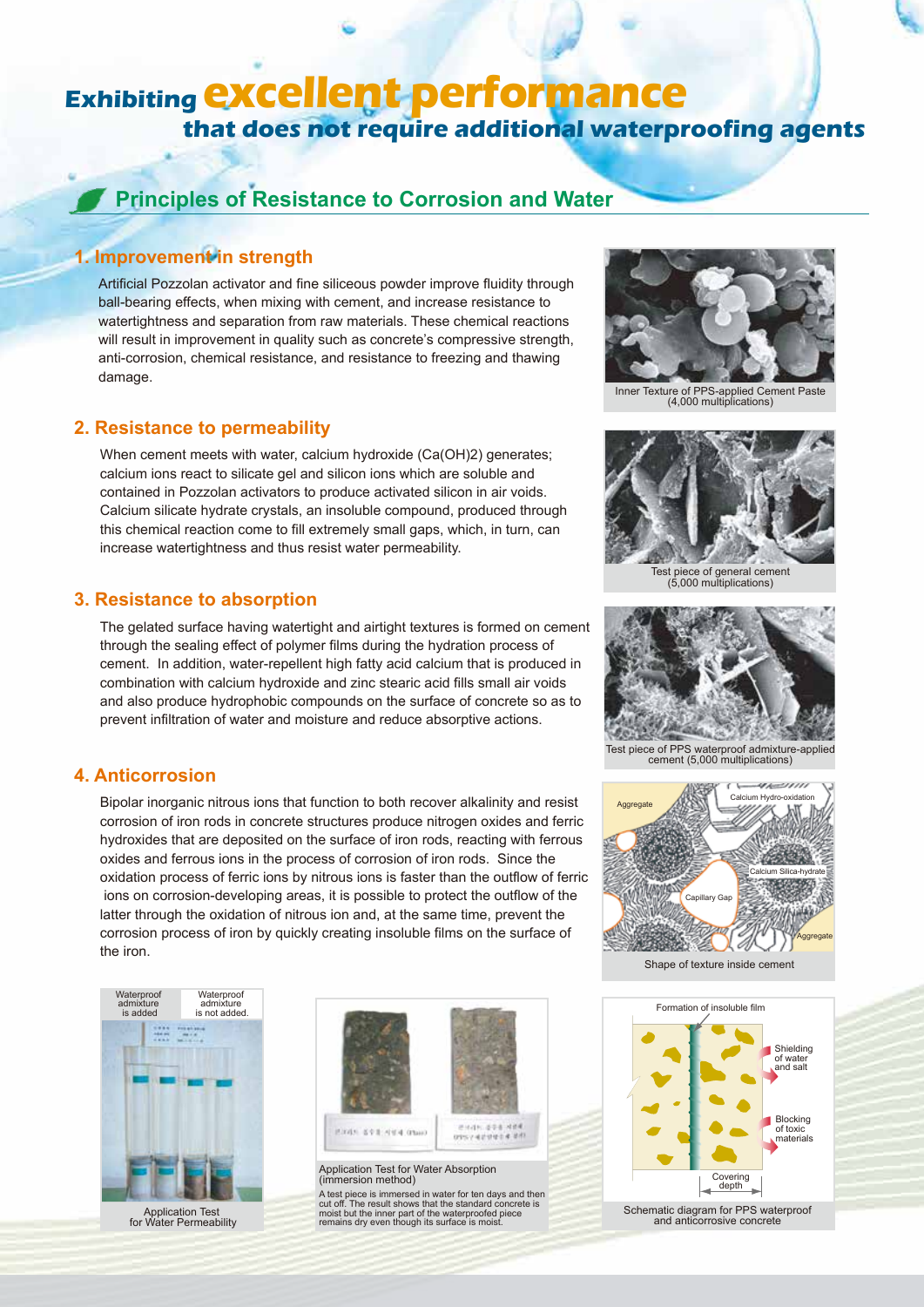# **Lowering life cycle costs, which is economical compared with other methods**

### **Construction Method**





Mix the cement & aggregate simultaneously inside the Batcher Plant installed with powder storage silo and execute casting.



#### **Mixing Method** ②

In the event PPS admixture is input into a truck agitator on its way from the ready mixed concrete production plant or it is added after the truck agitator arrives at the construction site, the compound should be mixed at a high-speed rotation (8-10RPM) for more than 2.5 minutes so as to become homogenous before it is cast.



# **Object Structure to be Applied**





Underground Passage **High-speed Railway PCL Slab** General Railway Bridge Slab





Underground Car-parking Water Reservoir Tunnel Sewage Treatment Plant



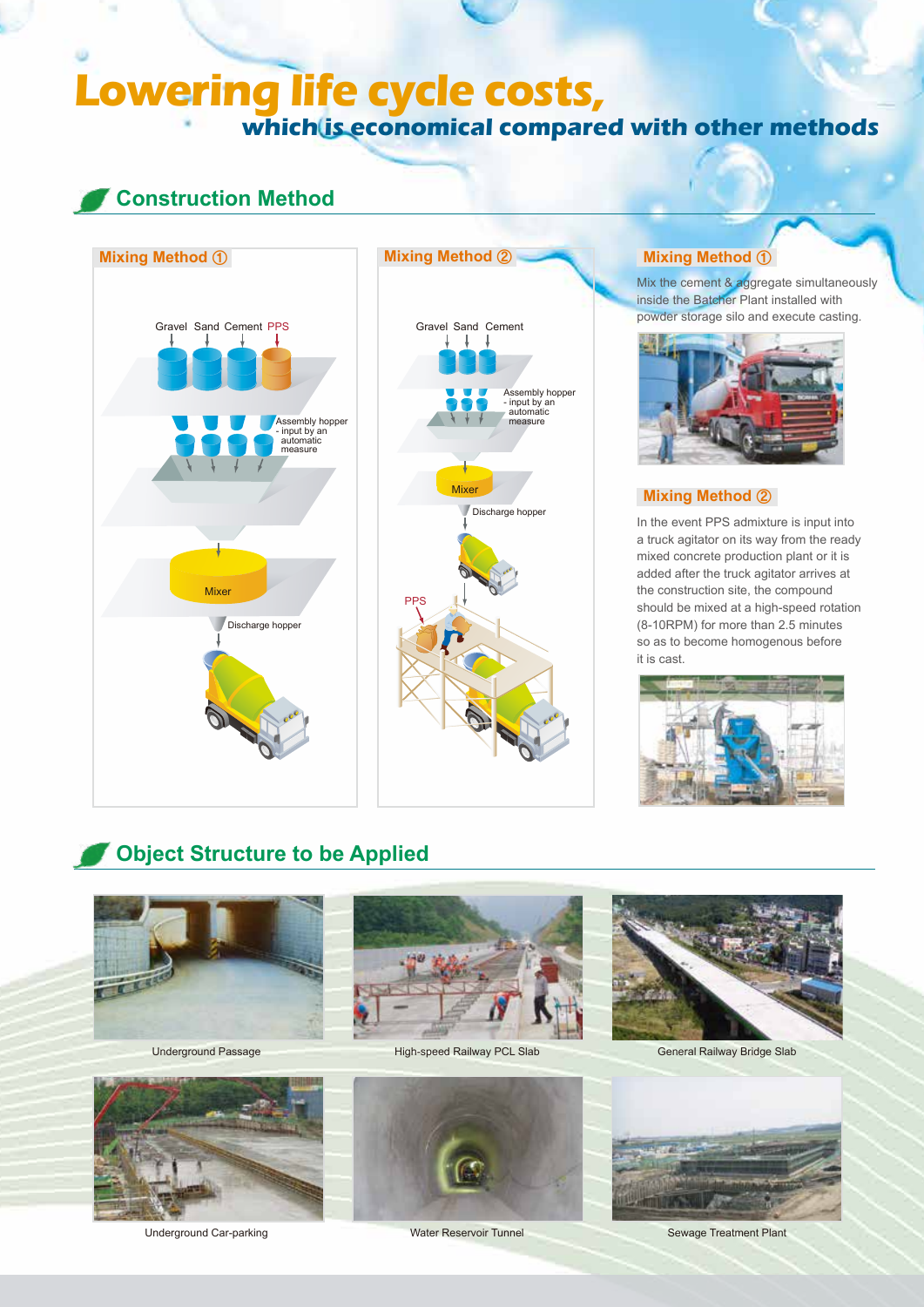**Ensuring as long durability** 

# **as the life of concrete**

# **Types and Uses of Products**

| Product<br>name  | <b>PPS Admixture</b>                                                                                                                                                                                                                |                                                                                                                                                                                                                            |                                                                                                                                                                                                                                                                                                             |
|------------------|-------------------------------------------------------------------------------------------------------------------------------------------------------------------------------------------------------------------------------------|----------------------------------------------------------------------------------------------------------------------------------------------------------------------------------------------------------------------------|-------------------------------------------------------------------------------------------------------------------------------------------------------------------------------------------------------------------------------------------------------------------------------------------------------------|
|                  | PPS Powdered Waterproof Admixture                                                                                                                                                                                                   |                                                                                                                                                                                                                            | <b>PPS Powdered Anticorrosive</b><br>& Waterproof Admixture                                                                                                                                                                                                                                                 |
| Method           | <b>PPS Mortar</b><br><b>Waterproofing Method</b>                                                                                                                                                                                    | PPS Concrete Waterproofing Method                                                                                                                                                                                          | PPS Anticorrosion & Water-<br>proofing Method for concrete                                                                                                                                                                                                                                                  |
| Model            | <b>altong JSM-33</b>                                                                                                                                                                                                                | <b>Gltong JSC-55</b>                                                                                                                                                                                                       | Hipermix JSCI-99                                                                                                                                                                                                                                                                                            |
| Use              | For making mortar                                                                                                                                                                                                                   | For making concrete                                                                                                                                                                                                        | For making reinforced concrete                                                                                                                                                                                                                                                                              |
| Usage            | Cement quantity x 5.0%                                                                                                                                                                                                              | <27MPa: 12kg/m <sup>3</sup><br>$\geq$ 27MPa: 13kg/m <sup>3</sup>                                                                                                                                                           | <27MPa: 11 kg/m <sup>3</sup><br>$\geq$ 27MPa: 12 kg/m <sup>3</sup>                                                                                                                                                                                                                                          |
| Appli-<br>cation | · Floor-leveling of<br>concrete and masonry<br>works<br>• Coating of surfaces<br>and repair of sections<br>· Waterproofing of inside<br>and outside walls of<br>concrete structures<br>· General waterproofing<br>work using mortar | · Floor of basement and<br>wall<br>· Underground water<br>tanks and water purifi-<br>cation plants<br>· Distributing reservoirs<br>and swimming pools<br>• Tunnel and subway<br>· All kinds of under-<br>ground structures | • Concrete structures in off-<br>shore and coastal areas<br>· Waste water treatment plants<br>• Tunnels and subways<br>• Waterproofing of concrete<br>bridge decks in areas where<br>corrosion to rods proceeds<br>fast.<br>· Precast concrete products<br>that require anticorrosion and<br>waterproofness |
| Packing<br>unit  | 24kg/pack, 400kg/Bag<br><b>Bulk</b>                                                                                                                                                                                                 | 24kg/pack, 26kg/pack<br>400kg/Bag, Bulk                                                                                                                                                                                    | 24kg/pack, 400kg/Bag<br><b>Bulk</b>                                                                                                                                                                                                                                                                         |